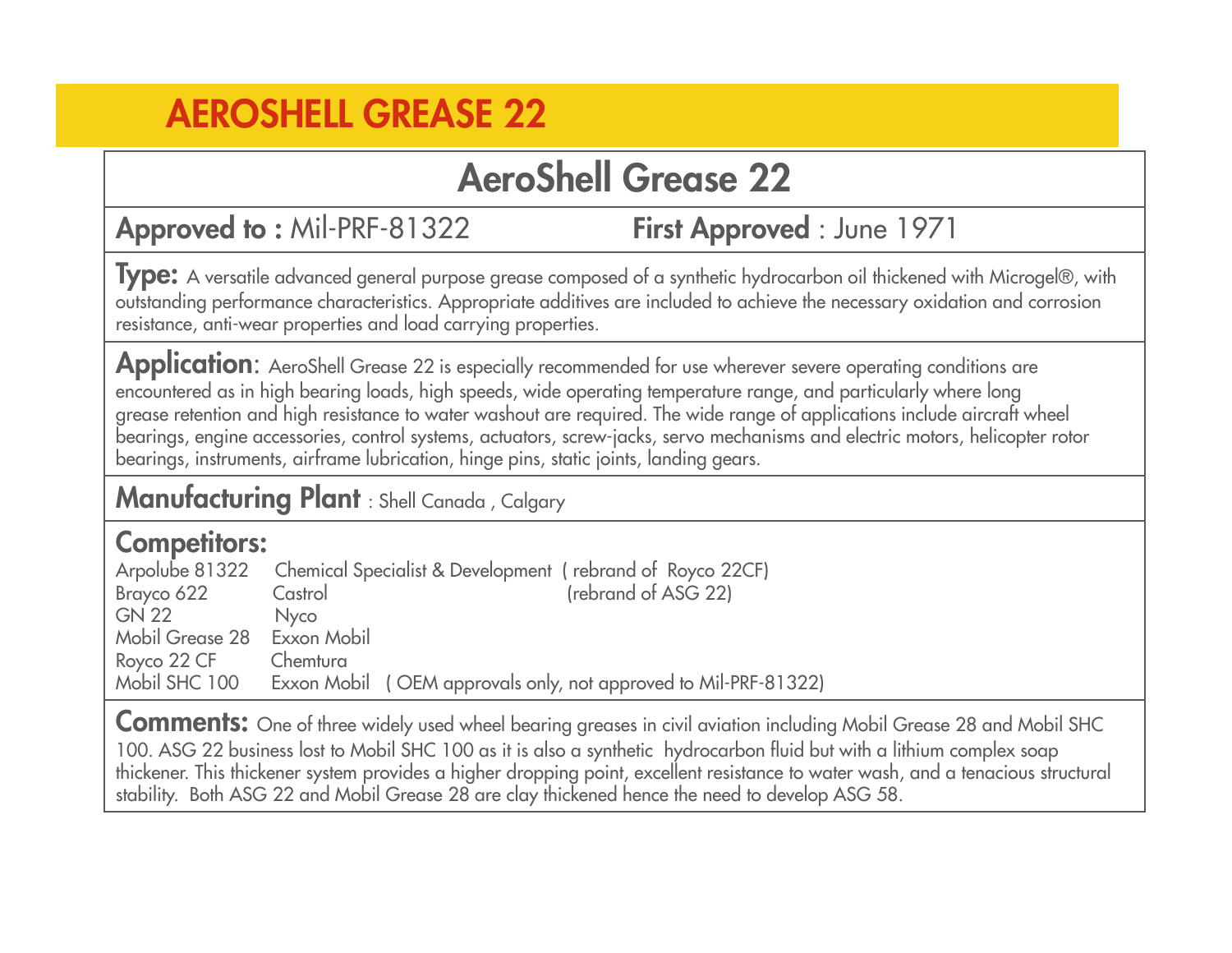### **AeroShell Grease 33**

 **Approved to :** BMS 3-33B **First Approved** : June 1995Mil-PRF-23827 Type I

# Dec 2005

**Type:** <sup>A</sup> synthetic universal airframe grease composed of a lithium complex thickened synthetic base oil with corrosion and oxidation inhibitors and load carrying additives.

**Application**: AeroShell Grease 33 can be used for routine lubrication on Boeing aircraft where MIL-PRF-23827C or BMS 3-24 is specified. AeroShell Grease 33 can also be used in some applications on Boeing aircraft which require use of MIL-G-21164. It is also approved as a general purpose grease for Airbus aircraft.

**Manufacturing Plant** : Shell Bern, Switzerland

#### **Other approved products: BMS 3-33 Mil- PRF-23827 Type 1**

 Mobil Grease 33 Exxon Mobil Mobil Grease 33 Exxon Mobil GN 148 Nyco GN 148 NycoChemtura Royco 33 Chemtura Royco 27 Chemtura Aerospec 3052 Rocol Arpolube 23827 C.S.D ( Man. by Chemtura) Mobil Grease 27 Exxon Mobil

**Comments:** For over a decade ASG 33 was the only approved grease to BMS 3-33 and as such has accumulated millions of flying hours in service with no reported quality or performance issues. It is still the factory fill grease of choice by Boeing for all new aircraft.

BMS 3-33 has two types Type 1 bulk grease, and Type 2 aerosol grease

Type 2 is produced only buy Zip-Chem who use exclusively ASG 33 and is called Zip-Chem D-5933NS

 So if your customer is using Mobil Grease 33 and also Zip-Chem D-5933NS then shouldn't he convert to ASG 33 for consistency?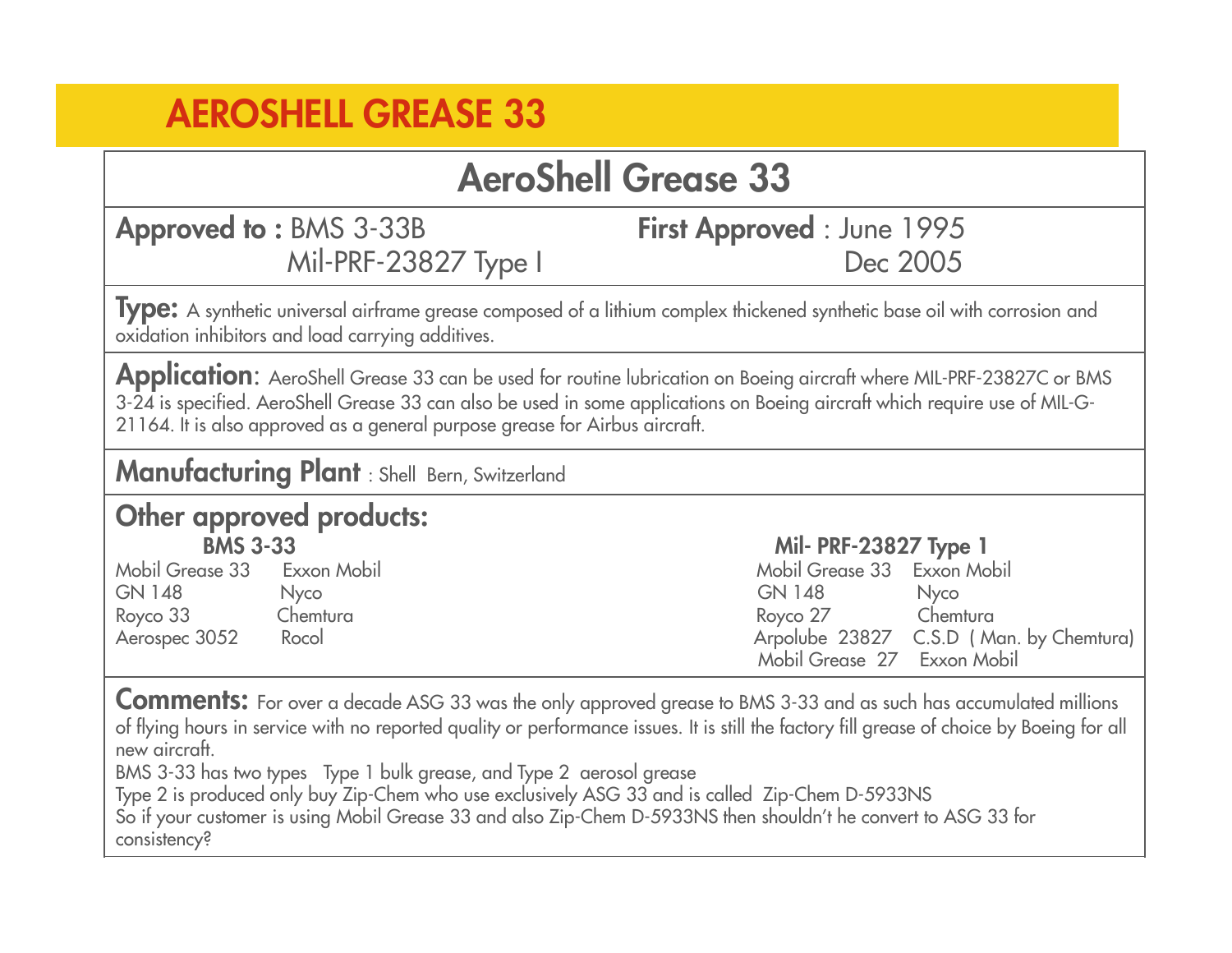### **AeroShell Grease 5**

**Meets : MIL-G-3545C (Obsolete)** 

First Approved: March 1964

**Type:** A high temperature grease composed of a mineral oil thickened with Microgel®, possessing good load-carrying ability. It is inhibited against oxidation and corrosion and has excellent resistance to water.

Application: It is particularly effective for use as a wheel bearing grease, especially when landing speeds are high, and is suitable for the lubrication of aircraft and engine accessories operating at high speeds and at relatively high temperatures, e.g. magnetos, generators and starters.

**Manufacturing Plant** : Shell Canada , Calgary

#### **Other approved products:**

 Officially there are no approved alternatives as the speciation is obsolete. However, Nyco manufacture Nyco GN 05 and also claim to meet Mil-G-3545C. Sspecifying that "meet the requirements of" or "is equivalent to" a specification, does not necessarily mean it is formally approved under the relevant standard.

**Comments:** Specification Mil-G-3545C was cancelled in July 1976 and replaced by Mil-PRF-81322 so there is no military applications.

 The product was also used in the wheel bearings of the aircraft of some major carriers including Emirates who did not change to ASG 22 until 2001.

 However, ASG 5 is still used in the General Aviation market despite ASG 22 being a direct replacement with no issues surrounding compatibility and changeover as they are both clay thickened greases..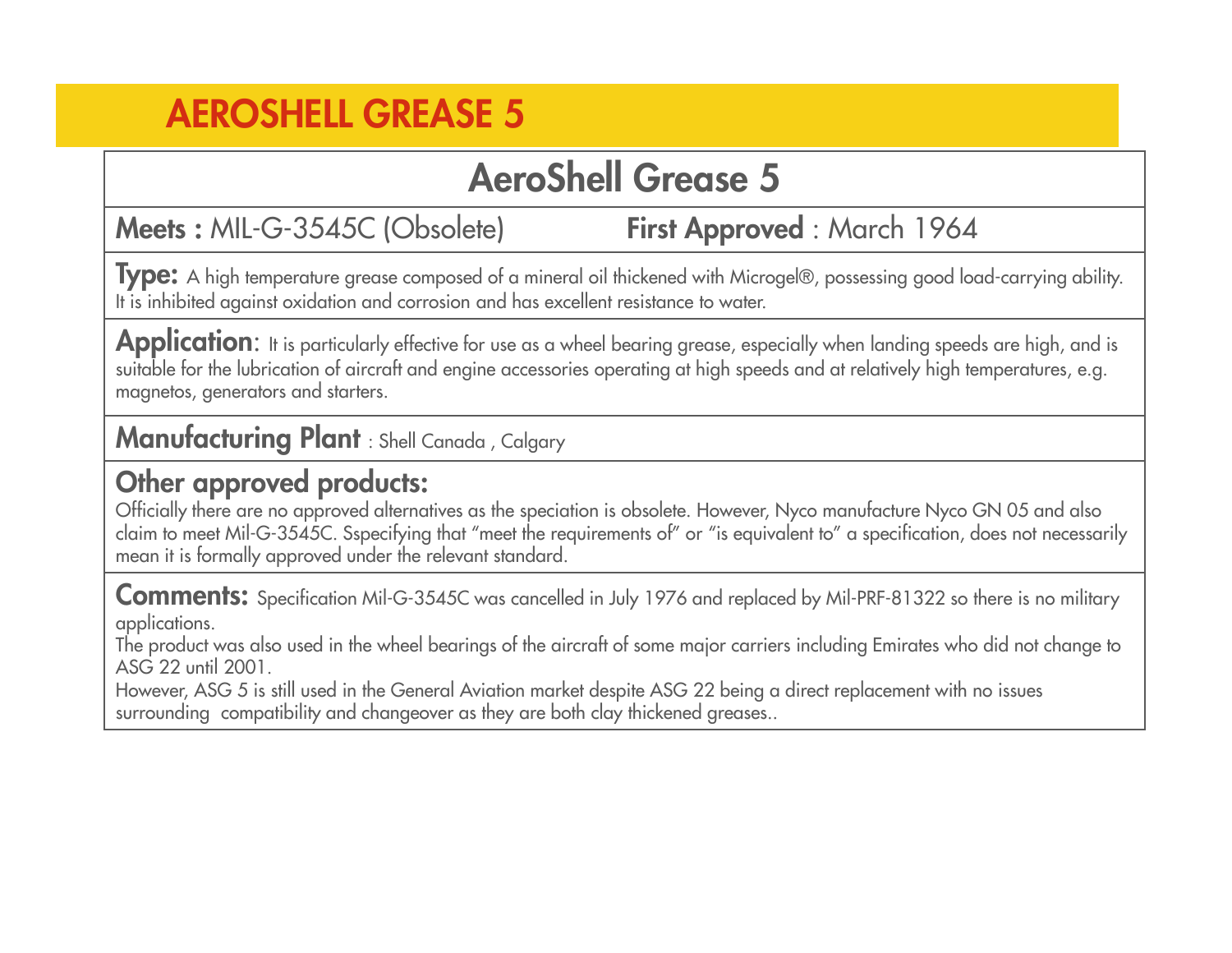### **AeroShell Grease 7**

#### Mil-PRF-23827 Type II **First Approved** : July 1979 **Approved to : Mil-PRF-23827 Type II**

**Type:** It is an advanced multi-purpose grease, composed of a synthetic oil thickened with Microgel®, possessing good load carrying ability over a wide temperature range. It is inhibited against corrosion and has excellent resistance to water.

Application: It satisfies nearly all the airframe grease requirements of turbine engine aircraft and also those of piston engine aircraft provided that seal incompatibility does not occur. Most civil aircraft manufacturers approve AeroShell Grease 7 as a general purpose grease either by brand name or by specification. It is recommended for lubricating highly loaded gears, actuator screw mechanisms, etc., also for instrument and general airframe lubrication within the temperature range of – $73^{\circ}$ C to  $+149^{\circ}$ C.

**Manufacturing Plant** : Shell Canada , Calgary

#### **Other approved products:**

Castrol Aeroplex AI Castrol Rebrand of ASG 7Nyco GN 10 Nyco They claim Mil-PRF-23827 in their brochure but do not appear in the official QPD Nyco

**Comments:** Although is widely used as a general purpose air frame grease it can be replaced by AeroShell Grease 33. Boeing mandates the use of BMS 3-33 grease in their aircraft , but not by Airbus where it is an approved alternative. Consequently some mixed fleet operators use ASG 33 in their Boeing aircraft and ASG 7 in their Airbus aircraft possibly due to cost difference. Some 100% Airbus operators may also continue to use ASG 7 due to the cost variation, even though ASG 33 is asuperior grease.

Note: Mil-PRF-23827 Type I is metallic soap based grease , whereas Type II is a clay based grease.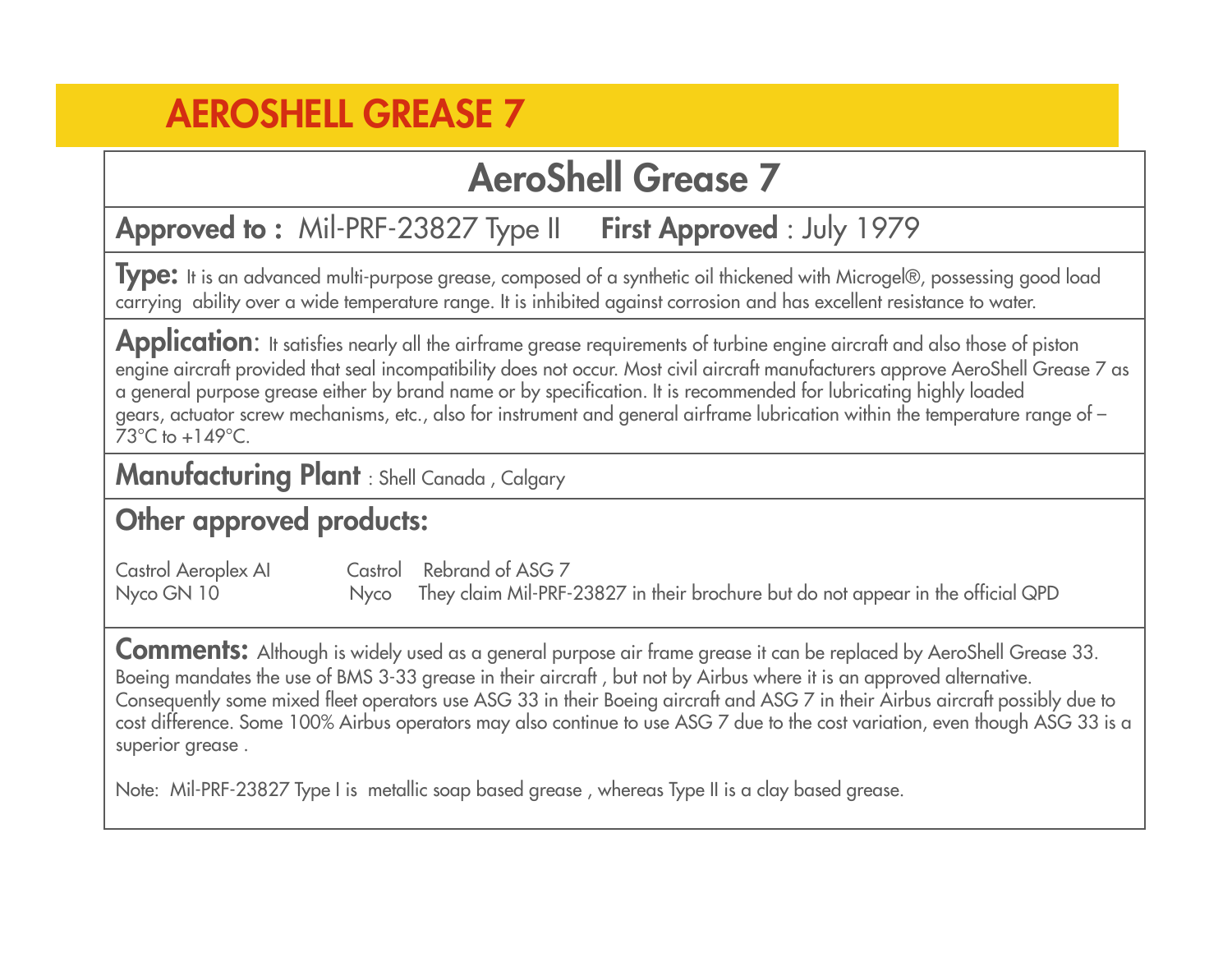### **AeroShell Grease 6**

 MIL-PRF-24139A **First Approved** : April 1965**Approved to :**

**Type:** It is a general purpose grease composed of a mineral oil thickened with Microgel®, possessing good all-round properties within a limited range. It is inhibited against oxidation and corrosion and has good water resistance and low noise capability.

Application: AeroShell Grease 6 is a general purpose airframe grease for use in antifriction bearings, gearboxes and plain bearings within the temperature range of –40°C to +121°C.

**Manufacturing Plant** : Shell Canada , Calgary

#### **Other approved products:**

No other products approved to Mil-PRF-24139A

 ASG 6 was developed in1963 and was approved to the US specification MIL-G-7711A . The MIL-G-7711A specification was cancelled by the US military on 4 March 1971; it was replaced by MIL-G-81322 . Shell then decided to gain approval for ASG 6 against MIL-PRF-24139A as it already had developed ASG 22.

 Nyco market a product called GN 15 which they claim in their brochures is approved to MIL-G-7711A. Specifying that "meet the requirements of" or "is equivalent to" a specification, does not necessarily mean it is formally approved under the relevant standard.

#### **Comments:**

 Although we have no details of the actual aircraft types in which ASG 6 has been used over these years, we do know that the product has been used in Russian-made aircraft, where the customer specifically ordered grease which was an analogue to CIATIM-201, CIATIM-202, CIATIM-203 or OKB-122-7 but they now may be using ASG 22 which also an analogue of the same Russian specifications.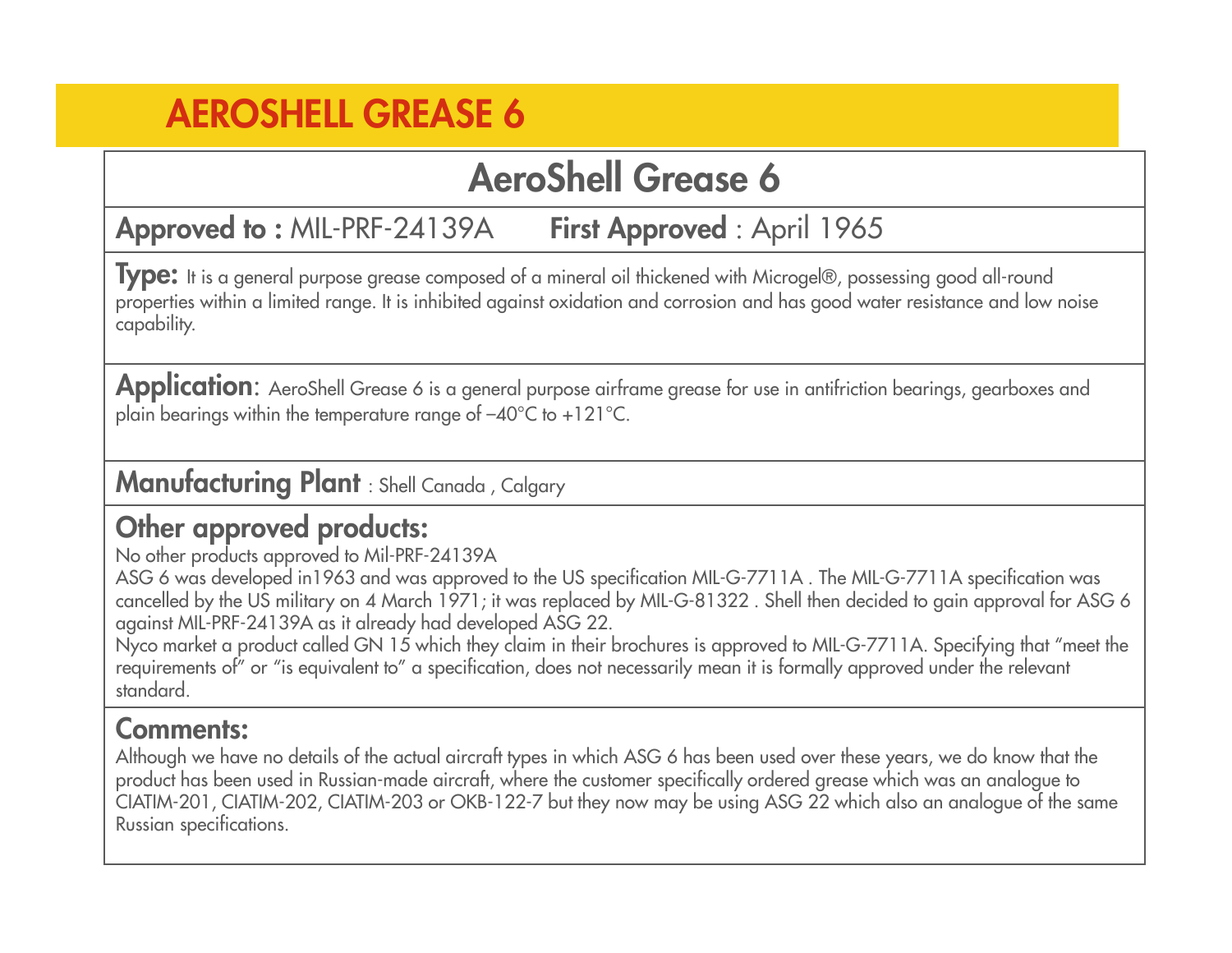### **AeroShell Grease 14**

Approved to : MIL-G-25537C

MIL-G-25537C **First Approved** : Oct 1972

**Type:** It is is a helicopter multi-purpose grease composed of a mineral oil thickened with a calcium soap, possessing outstanding anti-fret and anti-moisture corrosion properties. It is oxidation and corrosion inhibited.

Application: AeroShell Grease 14 is the leading helicopter multi-purpose grease and is approved by all helicopter manufacturers. Owing to its anti-fret properties, AeroShell Grease 14 is particularly suitable for the lubrication of helicoptermain and tail rotor bearings, splines, etc.

**Manufacturing Plant** : Shell Bern, Switzerland

#### **Other approved products:**

Nyco Grease GN 46

#### **Comments:**

 Still appears to be the leading helicopter grease although some helicopter OEM's do seem to also approve alternative productssuch as ASG 7.